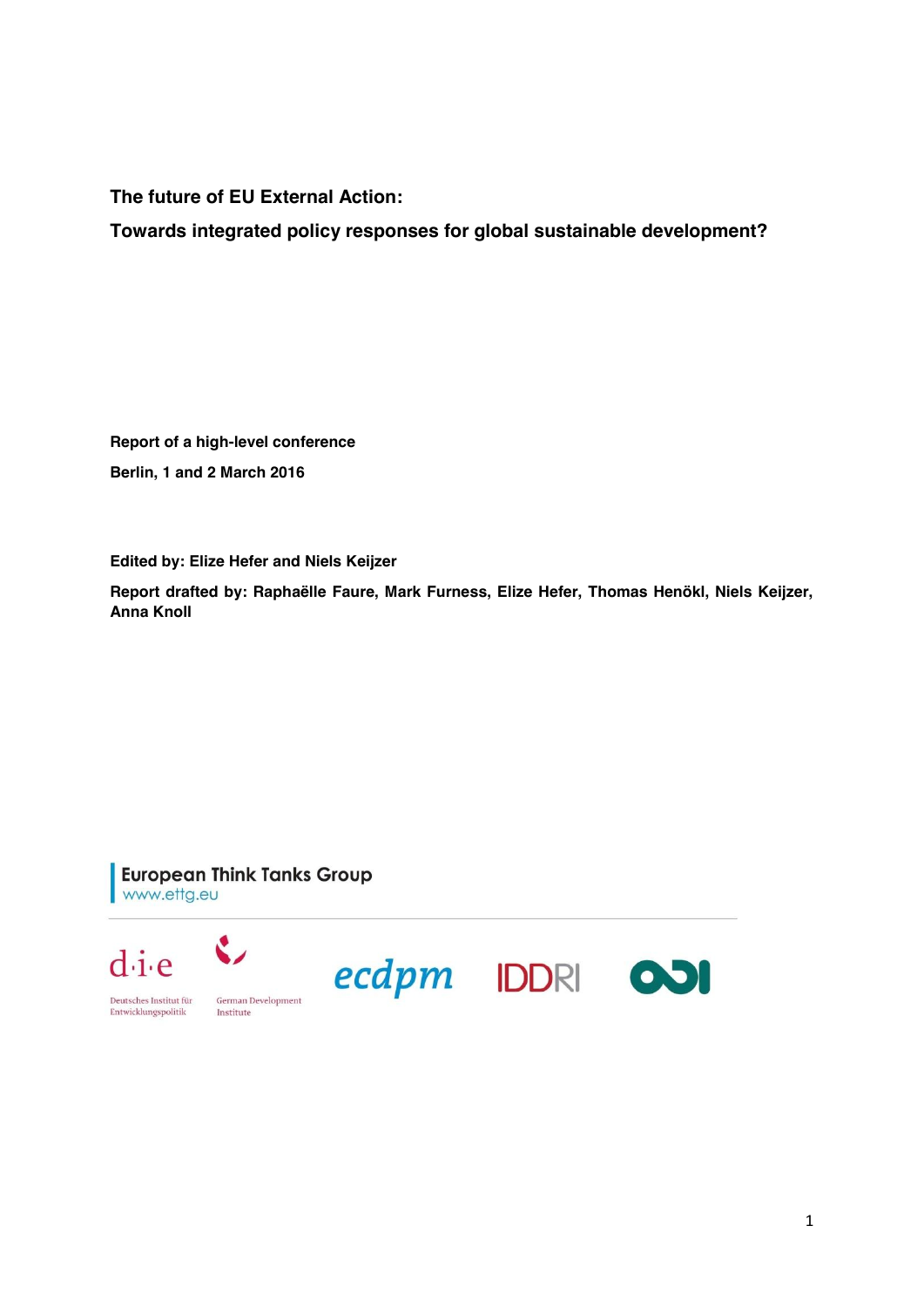### **Introduction**

This report presents a summary of a high-level conference in Berlin on 1 and 2 March 2016 that was convened by the European Think Tanks Group (ETTG). The aim of the conference was to discuss the role of the EU Global Strategy for Foreign and Security Policy and its linkage to the 2030 Agenda for Sustainable Development.

The event brought together high-level policy-makers and leading experts from different backgrounds and disciplines. The conference was held under the Chatham House Rule to allow for frank and dynamic exchanges among policy makers, civil society actors and researchers. As per this rule, this report presents a detailed account of the main points made by the conference participants without revealing their identity or affiliation. The conference closed with a public session of which a video and additional Storify-reporting is available on our website [www.ettg.eu](http://www.ettg.eu/)

An overview of the agenda and the main questions guiding the debates at the conference is presented in annex 1 to this report.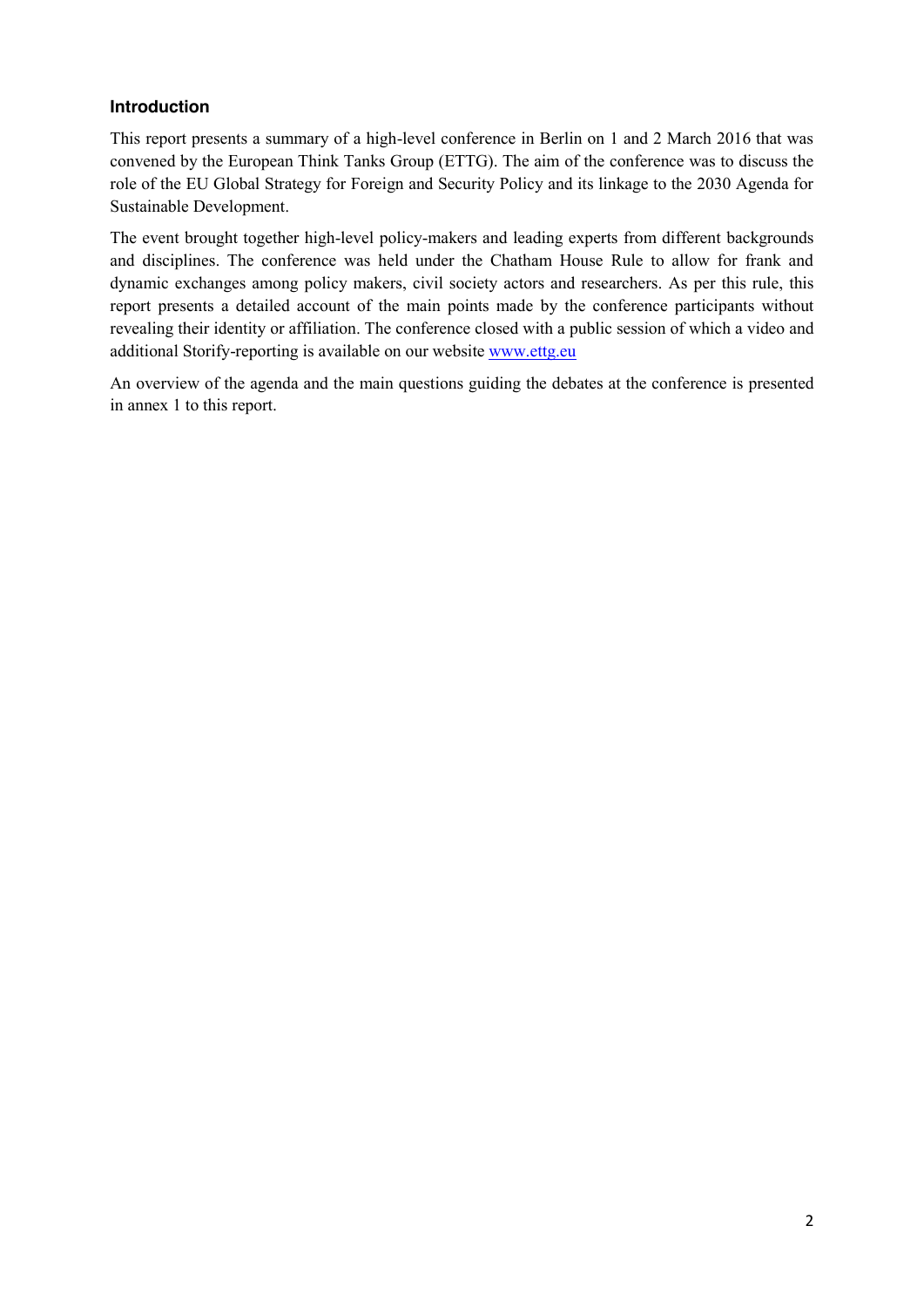# **Foreword**

Europe is facing a period of severe crisis within and outside of the EU. Instability in Europe's neighbourhood (Syria, Libya, Ukraine, etc.) and resulting refugee flows, tense relations with Russia, effects of climate change, and a weak global economy that is again facing headwinds are severely challenging Europe's role as a global power. Domestically, the EU is facing a protracted Euro crisis, heightened insecurity as a result of terrorist attacks and growing populism.

On 2 and 3 March, we brought together a group of high-level policy-makers and opinion leaders to debate the role of the EU Global Strategy for Foreign and Security Policy and its linkage to the 2030 Agenda for Sustainable Development (or the 2030 Agenda). Two main questions framed our discussions:

- What should EU external action look like in 2020 and what is needed from the EU Global Strategy to get there?
- How and to what extent should the EU Global Strategy and the EU's implementation of the SDGs be linked?

Debates during the conference confirmed that the 2030 Agenda provides a new global normative framework for the EU's foreign and domestic policies, dissolving the artificial boundary between internal and external action. None of the Sustainable Development Goals (SDGs) – be they goals related to social development, environment, climate, governance, or peace and security – can effectively be promoted by individual policy fields or institutions acting in isolation.

Moreover, the EU strongly supported the universal nature and thematic scope of the 2030 Agenda and is now expected to lead by example in translating the SDGs into its domestic and external engagement. This approach requires a fundamental change in how internal and external EU action is organised, and how coherence and collective action can be improved.

Success in EU foreign policy will not be determined by short term responses to long term crises in the immediate neighbourhood. It is the 2030 Agenda that can provide the basis for a long-term vision for EU external action. EU support for global sustainable development needs to be made a core priority of EU external action.

Debates during our conference confirmed that Europe's strategy for long-term security and prosperity requires concerted action across the full range of EU external and internal policies – from trade, climate and development policy to security, defence, democracy and human rights. The Global Strategy provides a key opportunity to bring these various policy fields closer together with a view to supporting security and prosperity within Europe and globally.

Simon Maxwell, ETTG Chair Dirk Messner, German Development Institute / Deutsches Institut für Entwicklungspolitik (DIE) Ewald Wermuth, European Centre for Development Policy Management (ECDPM) Teresa Ribera, Institute for Sustainable Development and International Relations (IDDRI) Kevin Watkins, Overseas Development Institute (ODI)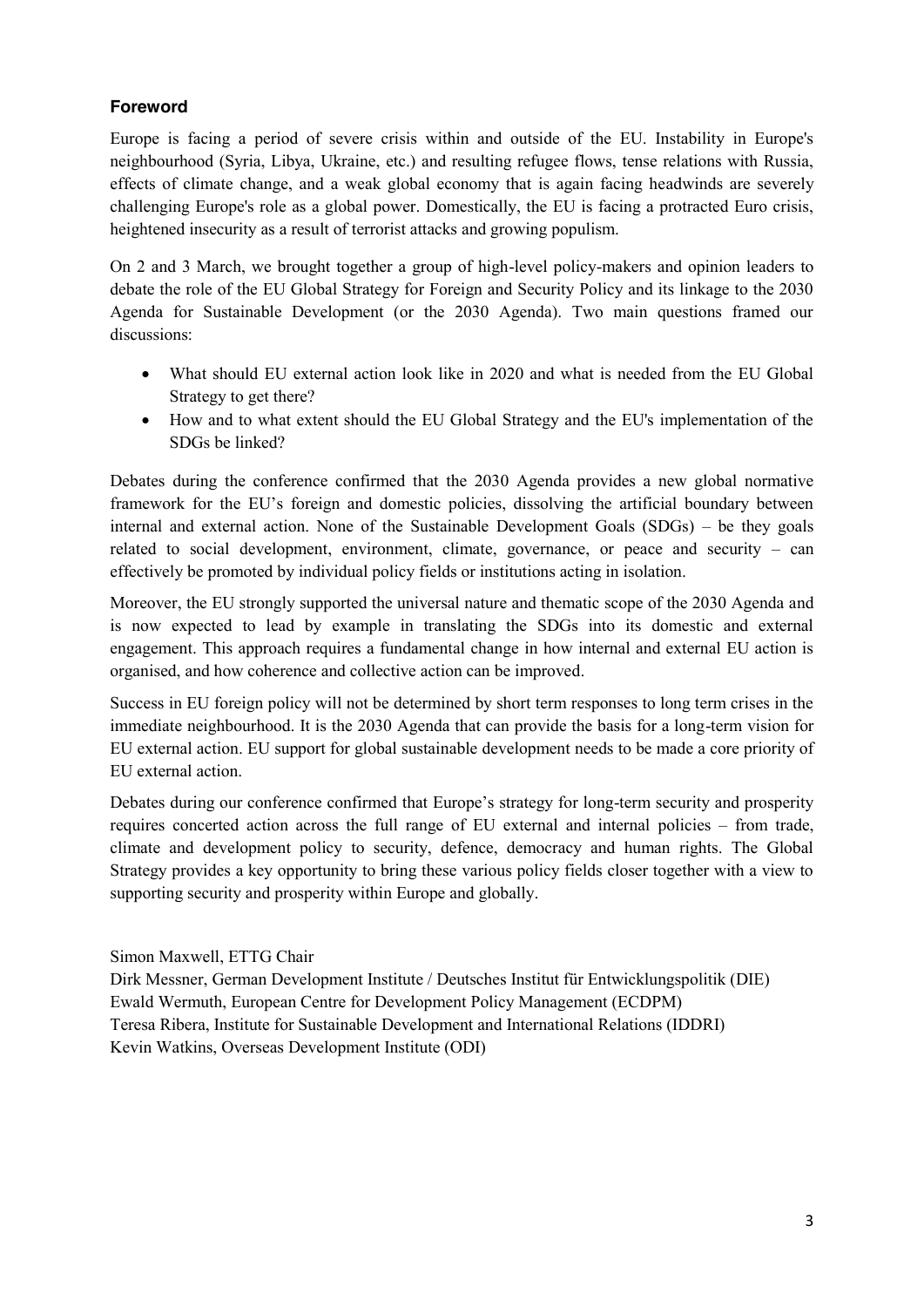## **Introductory session – A vision for EU External Action 2020: responding to internal and external reform pressure**

The purpose of this introductory session – and the conference as a whole – was to make explicit links between the EU's foreign policy and its efforts to implement the 2030 Agenda for Sustainable Development. The moderator introduced the session by highlighting four global trends:

- The year 2016 presents a tipping point for foreign policy. Both the 2030 Agenda and the Paris Agreement on Climate Change were concluded the preceding year, while increasing and intensifying global crises challenge these multilateral advances.
- The 2030 Agenda represents a new social contract for development, a universal agenda that aims to promote the wellbeing of nine billion people within planetary boundaries. Pursuing it requires a change in the way we cooperate.
- State fragility is both a security and development issue. Fading democracy and high rates of unemployment can delegitimise governments and societies.
- Contesting worldviews are dominating the political debate on development: international law and the idea of the world citizen are being challenged by the rise of fundamentalism and nationalism. Which worldviews are going to lead the way in Europe?

A speaker argued that Europe's crisis can be typified as a crisis of values and self-confidence. Although there are success stories to acknowledge – such as setting up the European External Action Service (EEAS) or the EU's decisive role in reaching the Iran nuclear deal last year – there is also a lot of bad news. The EU has not been able to develop its instruments in a comprehensive and meaningful way to position itself as a globally relevant actor that represents more than 500 million people.

Since the adoption of the EU Security Strategy in 2003, the EU has relied on the idea of a ring of wellgoverned states to create the security environment it needs. Now an unprecedented number of refugees fleeing war and oppression in the EU's neighbourhood have made it clear that the EU has failed dramatically. Too many EU Member State capitals view a national response as the best way forward. If Europe keeps moving in this direction, it will become dysfunctional and incapable of providing support to those in need. Europe is bigger than Russia in terms of size, population and power, yet it behaves as if it were less significant. The following approaches were suggested to address the situation:

- a) Majority voting should be introduced in foreign policy. This would help forge a unified EU foreign policy. The 'big three' Member States (France, Germany and the United Kingdom) have little to risk because it is unlikely that they will be outvoted.
- b) A credible foreign policy requires a credible defence policy. The EU defence policy remains completely nationalised, but also highly under-resourced. A saving of  $E13$  billion could be made through joint procurement alone.
- c) Despite its use in recent crises, Europe should avoid relying on a permanent intergovernmental approach, but should upgrade the institutions to be able to manage crises.

One speaker encouraged further German investment in the European project, also emphasising the need for its efforts to be in line with a strong consensus among EU governments. In the absence of such a consensus, the overreliance on the intergovernmental approach for immediate crisis response has made it function as a vehicle of ideological imperialism. Whilst rhetorically committing to the Sustainable Development Goals, the EU has in recent years shown fundamental disregard of justice through austerity policy, and through it a fundamental disregard of solidarity.

Another speaker highlighted the increasingly visible consequences of foreign policy failure which add to a loss of faith in multilateralism. A lot of emphasis is being placed on the 'big picture', and insufficient attention is given to what we can actually do despite the fact that what needs to be done is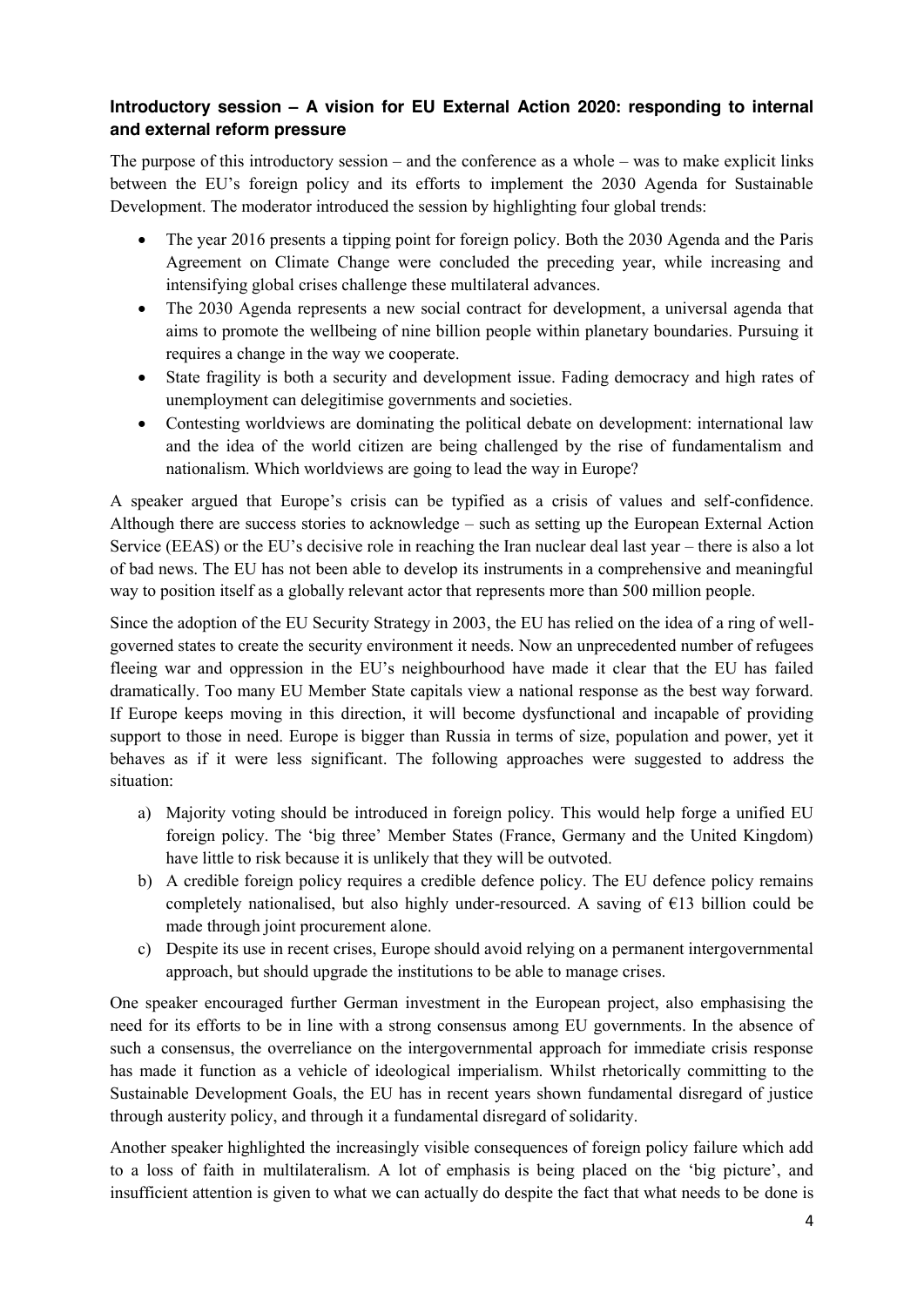blindingly obvious: agree on burden sharing and act collectively. This would entail linking security, foreign and development policy as well as furthering the SDGs in Europe. It entails operationalising the concept of 'Leave No One Behind' into Europe's reality. The EU's inability to agree on burden sharing and collective action is illustrated by the debate surrounding the upcoming UK referendum on EU membership. Arguments advanced by those in favour of leaving the EU are frequently irrational and not based on evidence. Yet the case for Europe is not made in a clear and honest manner either.

The final speaker emphasised that the EU has learned the hard way that geopolitics still matters and that it does not know how to deal with it. Equality and solidarity were added into Article 2 of the EU Treaty, yet the overall narrative is under pressure – particularly from nationalism, but also from extremism. The EU needs (1) a pro-active and focused multilateral agenda; (2) a strategy for its relations with emerging powers; (3) a closing of the gap between what Europe says and what it does in the Neighbourhood; and (4) a definition of its level of ambition on hard security questions.

Following these inputs, participants stressed that solutions need to take the current situation as a starting point. Concrete and decisive action is needed to achieve anything, rather than just plans and strategies. The refugee crisis serves as a case in point. Furthermore, solutions should go beyond governments and reach out to the private sector and civil society.

The EU's broader response to the misalignment of challenges and institutions should also be informed by recent success stories. The Paris Agreement on Climate Change was adopted as a result of very intensive diplomatic efforts, with strong guidance from the EU. Member State leaders and ministers should be encouraged to engage with the media about the EU's plans and ideas, as opposed to simply focussing on how they have defended their national interests.

There are implications for think tanks as well: they should reorient their work from a technical 'insider' focus towards communicating broader visions on the future of the EU, with particular emphasis on ideas that are good for citizens.

## **Europe in crisis: tackling the wicked problems of prosperity, people and planet**

# **Thematic session 1 – The security-democracy-migration nexus: how to combine the EU's interests with its values?**

The complex links between development, security, democracy and migration are at the heart of the discussion on the EU Global Strategy, not least because they challenge Europeans to ask themselves whether their interests and values are consistent with each other. This session focussed mainly on whether the EU's priority should be short-term crisis response or longer-term conflict prevention, and how European actors might work better together.

The first speaker pointed out that foreign policy needs a renewed focus on conflict prevention at the EU and Member State levels. The idea that development has something to do with conflict resolution has become mainstreamed to such a degree that if the EU engages in development or 'governance' activities, it is assumed this will benefit conflict prevention in the longer run. The EU institutions have access to specific conflict prevention instruments, yet Member States also need to consider pooling their military and civilian resources to increase collective effectiveness in this area. Policy Coherence for Development (PCD) is a long-standing ambition of the Union, but it is more crucial in the peace and security area than ever.

The EU has to be clear that repressive regimes are part of the problem and not the solution. Although lines of communication need not be severed, the EU has to be clear that cooperation on issues of mutual interest should not be interpreted as condoning bad behaviour. In the long-term, it is in our best interest to work with partners who respect human rights.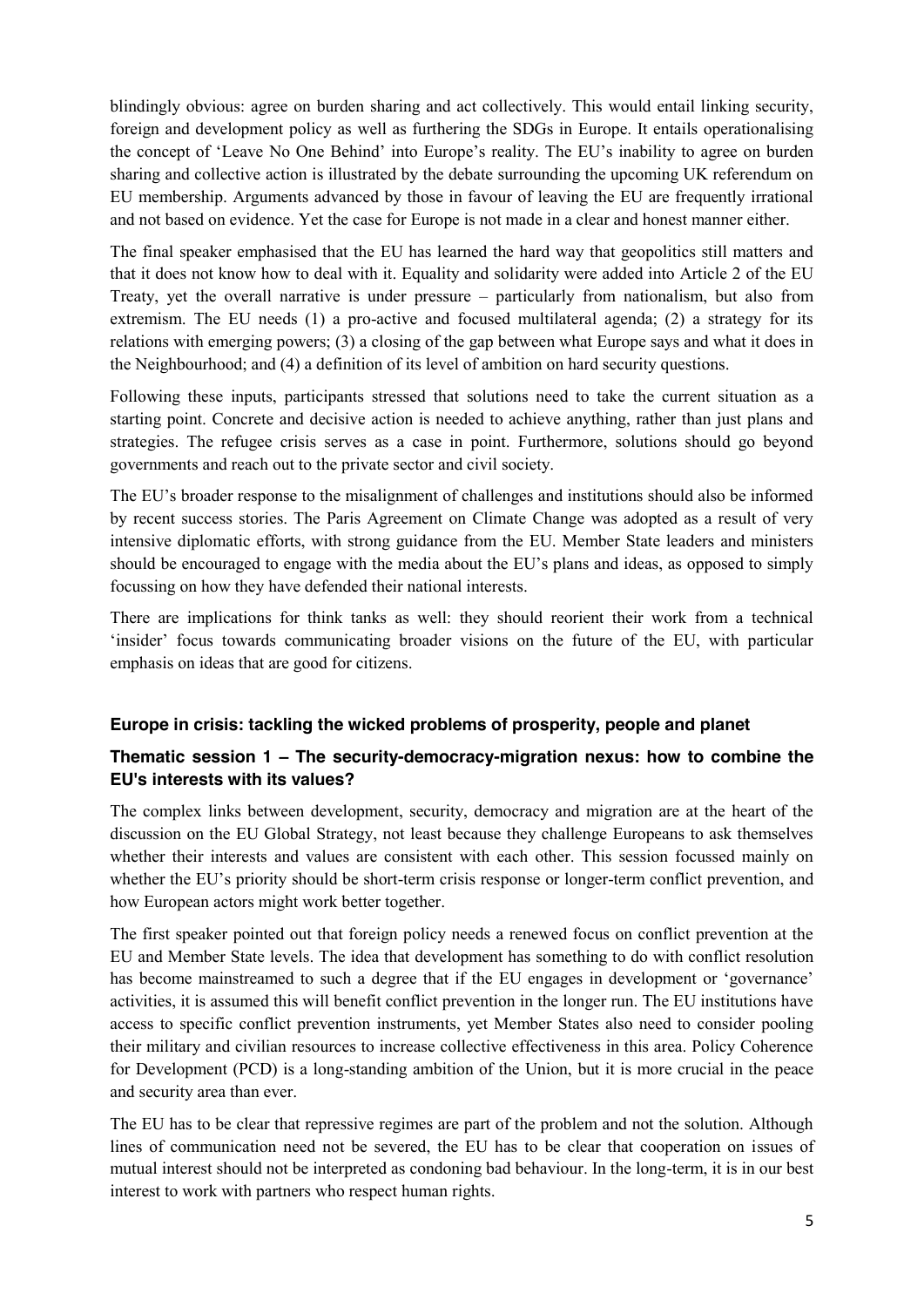Goal 16 in the 2030 Agenda (Peace, justice and strong institutions) provides a great foundation in that respect, even though the diplomatic language used avoids saying what the goal really is about. Criticism claiming that the goal is not actionable neglects the fact that it provides a necessary frame of reference. Goal 16 should be referenced in the Global Strategy because it is universal and not just European.

The second speaker argued that the EU has to focus on crisis response rather than conflict prevention. Unfortunately, the strategic environment is incredibly difficult and characterised by hybrid crises, mixing the dark side of globalisation with the return of geopolitics. Cooperation has been renationalised. EU cooperation will be fitful until Germany, France and the UK manage to work together or at least stop blocking each other.

The speaker warned that we should not expect too much from the Global Strategy. The 2003 European Security Strategy was driven politically by the Iraq war, which emphasised the need for the EU to work together.

Nevertheless, the Global Strategy should lead to more cooperation among Member States, the Commission, the EEAS and the European Parliament. This is not only a technical issue, but also a cultural one. There needs to be a less divisive culture in Brussels, where even different Directorates-General are in competition.

The Global Strategy should help Member States understand their differences so they won't prevent other from acting. This would be particularly useful during crisis response. The problem is not values, but interests: we have to be clear about our interests when proposing military force as a solution.

Instead of focussing on the threats posed by Islamic State and Russia, the EU should focus on what it can do about fragile states. Preventing states from failing is a key strategic challenge and a real opportunity for the EU. The EU has proven experience in building institutions, yet has neglected its security aspects. The EU has the potential to be a state-building superpower, but this would require going beyond puny Common Security and Defence Policy (CDSP) operations.

The EU should provide more targeted assistance. For instance, more can be done to help secure democracy in Tunisia. More financial investment is also needed for the refugee crisis, in particular in supporting Jordan and Lebanon.

During the discussion, a delegate questioned whether development cooperation is the right instrument for dealing with conflict prevention and the root causes of migration, or whether these tasks are 'overloading the boat' of European development policy.

Furthermore, some European states, such as Greece or some of the Balkan countries, are at risk of failing themselves. Should development cooperation instruments be used to help them?

Europe cannot solve all the problems in the world and by not focusing on what can realistically be achieved, too much is expected of the Global Strategy. The EU cannot be transformed into a 21st century global superpower.

The 2030 Agenda is not playing a major role in the security-development nexus discussion yet. Universality means that the domestic performance of China and India will have a huge impact on global sustainability, and yet conversations still revolve around bureaucracies and diplomacy. If we approach the new agenda in the old way, we will fail. This goes far beyond Goal 16. We should not miss the opportunity to build on this consensus.

## **Thematic session 2 – Managing transformation: the EU's response to the climate challenge**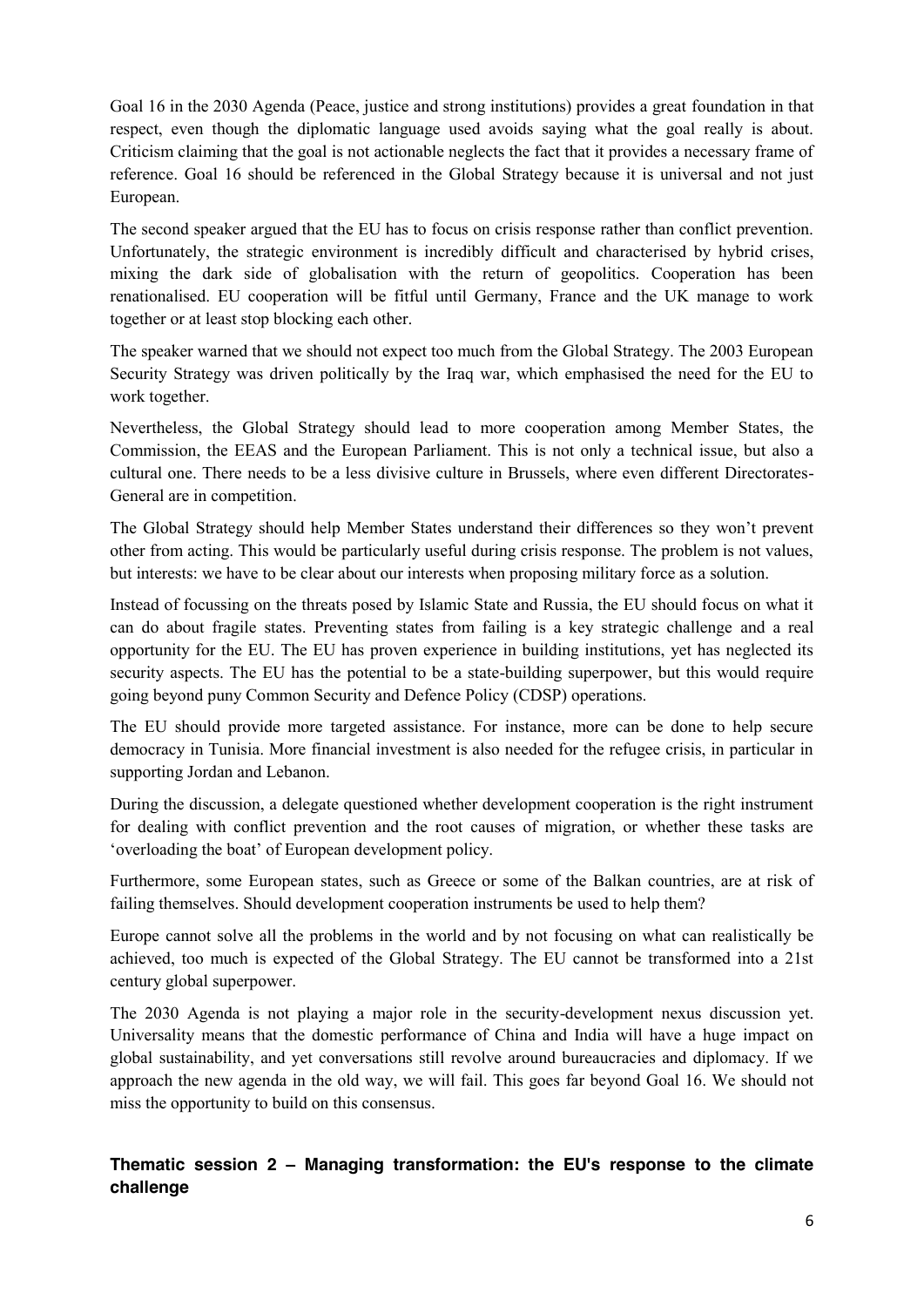Despite the widespread optimism about the 2015 United Nations Climate Change Conference (or COP21), the outcome remains fragile and relies on trust. The moderator of this panel noted that the main challenge now is to move from people to policy machinery, especially since the implementation will be the responsibility of a different set of people to the ones involved in the negotiations.

Opening the discussion, the first speaker noted that while most of the focus is on the risk of earth system change – which is a long-term challenge – we should not neglect the short-term problems. Climate change, security and the sustainable development goals (SDGs) are interrelated. Climate change poses a security risk, and the EU should invest in the social contract to ensure a strong position.

The speaker identified four challenges:

- 1. Achieving carbon neutral development requires a complete paradigm shift and although it is practically possible, it is not politically feasible at present.
- 2. Intended Nationally Determined Contributions (INDCs) together represent only 30% of what is needed to achieve rapid decarbonisation. EU Member States have to take their trajectory commitments seriously and build a coalition of the willing by mobilising the pioneers of decarbonisation. This should involve diplomacy and foreign policy, as well as a range of policy actors, including trade actors and the research and science community.
- 3. The INDCs are focussed primarily on the energy sector (which is responsible for around 70% of global emissions), which leaves other sectors unrepresented. For instance, there is no mention of moving away from coal, transforming transport systems, managing urbanisation, or dealing with carbon capture and storage (CCS). The EU needs to look at a longer list of items in order to successfully address climate change and convince actors that solving the energy problem is not enough.
- 4. Climate policy can be seen in a positive and in a negative light. Compared to other current crises (e.g. Syria, failed states, migration), addressing climate change is straightforward: we have the necessary technologies to make a difference, we know what to do and we know what it will cost. On the other hand, it is seen by the public as a longer-term issue, which makes it more difficult to capture the necessary political and financial investments.

The second speaker reiterated that COP21 was a great success; providing an action agenda as well as an agreement which helped mobilise the press and civil society into a strong coalition.

Nonetheless, there is a lack of capacity in developing countries to implement their INDCs, and it would be in the EU's best interest to mobilise its technical ministries to support them in doing so. As such, the EU should think about how it can link climate policy with foreign policy to help achieve this.

There are three long-term goals: decarbonisation; reducing vulnerabilities; and improving resilience. Right now, the focus should be on securing the financing required to achieve these goals. China has set up a working group on green finance under its presidency of the G20. This innovation offers a big opportunity to create a positive narrative in the EU. It is crucial to change the narrative from one of 'burden sharing' to one of 'sharing opportunities'.

During the open discussion, the important role the EU played in reaching a positive outcome at COP21 was emphasised. The partnership with the African, Caribbean and Pacific group of states, for instance, could reshape the way the G77+ work and create a new standard for international diplomacy.

By showing how diplomacy can work, the world is now looking towards the EU to see how it will respond to the Paris agreement. The Commission should not water down its commitments, but show the world that it is ready to implement these commitments. To reduce climate risk, the Paris commitments have to be mainstreamed, the entire process risk managed, and the EU should support the creation of clean economies, both locally and abroad.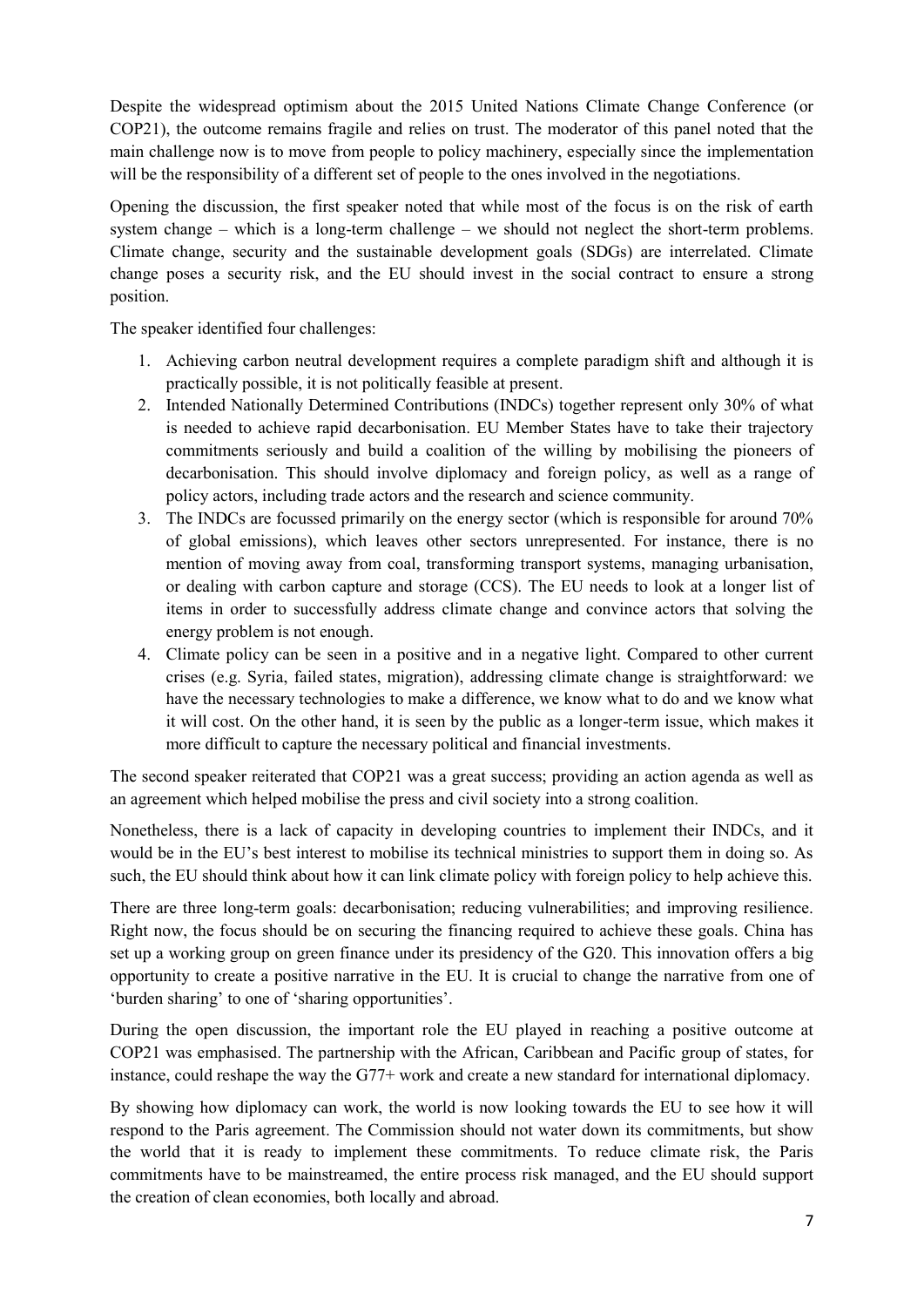The challenge here is that many developing countries rely on the incomes from fossil exports to the EU. The EU has a responsibility to help these countries diversify their economies. There is a risk of creating a potentially banal – and untrue – narrative by insisting that acting on climate change will mean there will be no losers and that the benefits will be shared between the North and South. A complete industrial revolution is needed, while considering the potential impact this would have on developing countries. Lower oil prices indicate that fossil fuels are not a prime business anymore. This could be a fantastic opportunity to reorganise tax systems in a way that reduces the global economy's dependence on the fossil industry. Lower oil prices can potentially also lead to the scrapping of subsidies, which will benefit developing countries.

Although climate change is seen as a long-term challenge, failure to transform the current system will require a crisis response soon enough. In addressing the current emergencies of the world, we should look for solutions that consider climate change adaptation. The cost of producing clean energy such as solar panels and wind farms is going down, while fossil and nuclear fuel is becoming more expensive. Even Germany is conscious of the potential short-term crises related to a collapse of certain industries as a result of this transformation. We need to fully understand the co-benefits, as well as the trade-offs.

In light of all these elements, it is clear that the world has reached a moment of crisis, as we consume natural resources at a faster rate than they can regenerate. We are beyond the time of voluntarism. Now is the time for progressive and decisive policy.

## **Thematic session 3 – The future of European trade policy: between self-interest and global interests?**

The moderator noted that trade policy plays an important role within the two meta-themes of the 2030 Agenda and the EU Global Strategy. The panellists respectively talked about (1) the trade dimensions that should be included in the Global Strategy; and (2) the role of multilateralism, especially by comparing negotiations at the Nairobi World Trade Organisation (WTO) Ministerial with the Paris Climate Conference, and the lessons learnt from each.

The first speaker encouraged the audience to consider trade in a political context. Growth is predominantly taking place outside Europe, so we have to look outwards and be more active in economic diplomacy. Suddenly strategic and diplomatic interests become interlinked with trade and business interests. The EU is adopting various measures to combine the sustainability and development dimensions with trade, such as constructive engagement and responsible business. There is a certain tension between values, vested economic interests, and protectionist interests. As such, there is a need for a clear strategy and objectives to balance interests and values, as well as the security, development and trade questions.

The speaker questioned whether the EU has the same coherence approach in economy and trade in different areas of the world. For instance, does it apply different standards in least developed countries, than in middle-income countries, or in industrialised countries as opposed to nonindustrialised countries? Also, is it easier for strong trade partners to enter the European market? Are conditionality and the governance focus counterproductive and what specific impact do they have on development?

The EU is an economic giant, a leading trade actor, the world's largest market and its most committed aid provider. The EU should play more on its economic strength in its Global Strategy, yet it is often viewed as a political dwarf. Trade matters are frequently under national leadership, while prosperity is at the core of the EU agenda and negotiating international trade agreements is an EU competence, with DG Trade in the lead. Yet, there are a number of political and institutional tensions surrounding the trade agenda. For these reasons, the EEAS prefers to leave trade questions to DG Trade. The speaker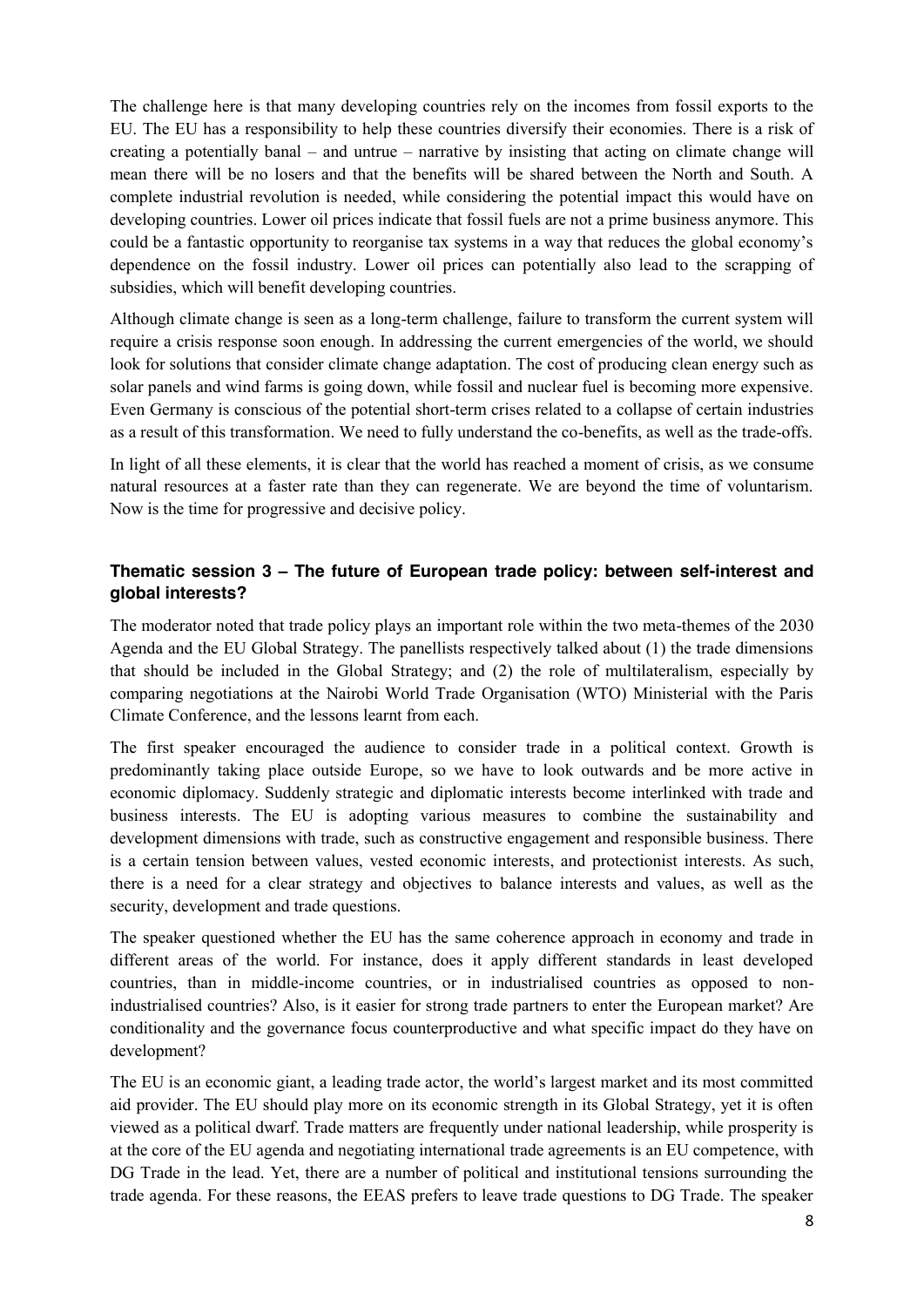argued that this is a mistake, as trade is essentially political. It is about choices and societal development and applying only a technical lens misses the big picture.

The second speaker promoted the new EU Trade Strategy as 'pertinent, provocative and propositional' and elaborated on the role of trade policy within the Global Strategy and the EU's foreign policy in its broadest sense. He argued that trade policy is subject to the explicit attempt to be more political since the Seattle Ministerial in 1999. Jobs, growth and value chains have gained in political salience. The Commission is trying to get the jobs and growth agenda moving and to link the global value discussions to trade, development and wider foreign policy agendas. Sustainability issues have to be addressed today. The General Agreement on Tariffs and Trade (GATT) was never considered in terms of sustainable development.

The multilateral process that led to the 2015 Paris Climate Agreement is a good example for successful EU negotiations. The speaker compared the approaches and constraints of the main negotiators from the EU's DG for Climate Action and the Trade delegation at the Nairobi WTO Ministerial in order to determine how to achieve progress in multilateral negotiations and how to learn from each other:

- Major problems at the final stages of a long process of adopting a text with 186 signatories are rare. If there were no broad support, a motion would not get that far.
- Informal gatherings, humour, gavel diplomacy or enigmatic cases are important.
- The 'climate world' has managed to reach a situation where governments, NGOs, business and the wider civil society agree on more things than they disagree. Trade negotiations are often characterised by conflict and policy-makers should consider how agreement can be achieved considering the topic is less clear-cut, and the outcome has unintended consequences. Both issues are highly complex, though.
- Whereas a spirit of inclusion permeated the Paris conference, Nairobi was 'solved' by a Big 5 '*fait accompli*'. The former is probably more diplomatically sustainable than the latter.
- The 'group of lead negotiators' format for EU representation in climate change negotiations is a triumph of creativity and innovation, in spite of formal legal rigidities: it may have been *sui generis*, but it worked. And the French hosts did an outstanding job in climate diplomacy.

Yet, an important difference remains with regard to the nature of the policy fields and its immediate effects on national policy discussions in the Member States: climate policy can agree on the nature of the problem (although not necessarily on the solutions); trade policy, in contrast, frequently cannot agree on the problem, and solutions to these unidentified problems are in many instances trumpeted as being national actions. Today's WTO rules, dispute settlement mechanism and the possibility of sanctions make it more difficult to achieve agreement and progress. What is true for both fields in a sustainability perspective is that 'the world as it was does not exist anymore' and policies and their effects become increasingly complex and intertwined.

Questions from the floor focused on institutional arrangements, background and the philosophy of EU trade policies and vividly commented on dilemmas and contradictions, such as the primacy of interests over values. Delegates also wondered what role trade should play in the Global Strategy (for instance as an instrument to achieve desirable outcomes such as democracy or rule of law), what contribution trade can make in fragile states and ungoverned spaces, and how to integrate trade measures in crisis and stability strategies. It was debated whether the neighbourhood or LDCs should be the beneficiaries of preferential trade strategies. Trade agreements tend to offer the biggest advantages to the strongest countries and have an air of imperialism (e.g. the Transatlantic Trade and Investment Partnership (TTIP) and the Trans-Pacific Partnership (TPP)).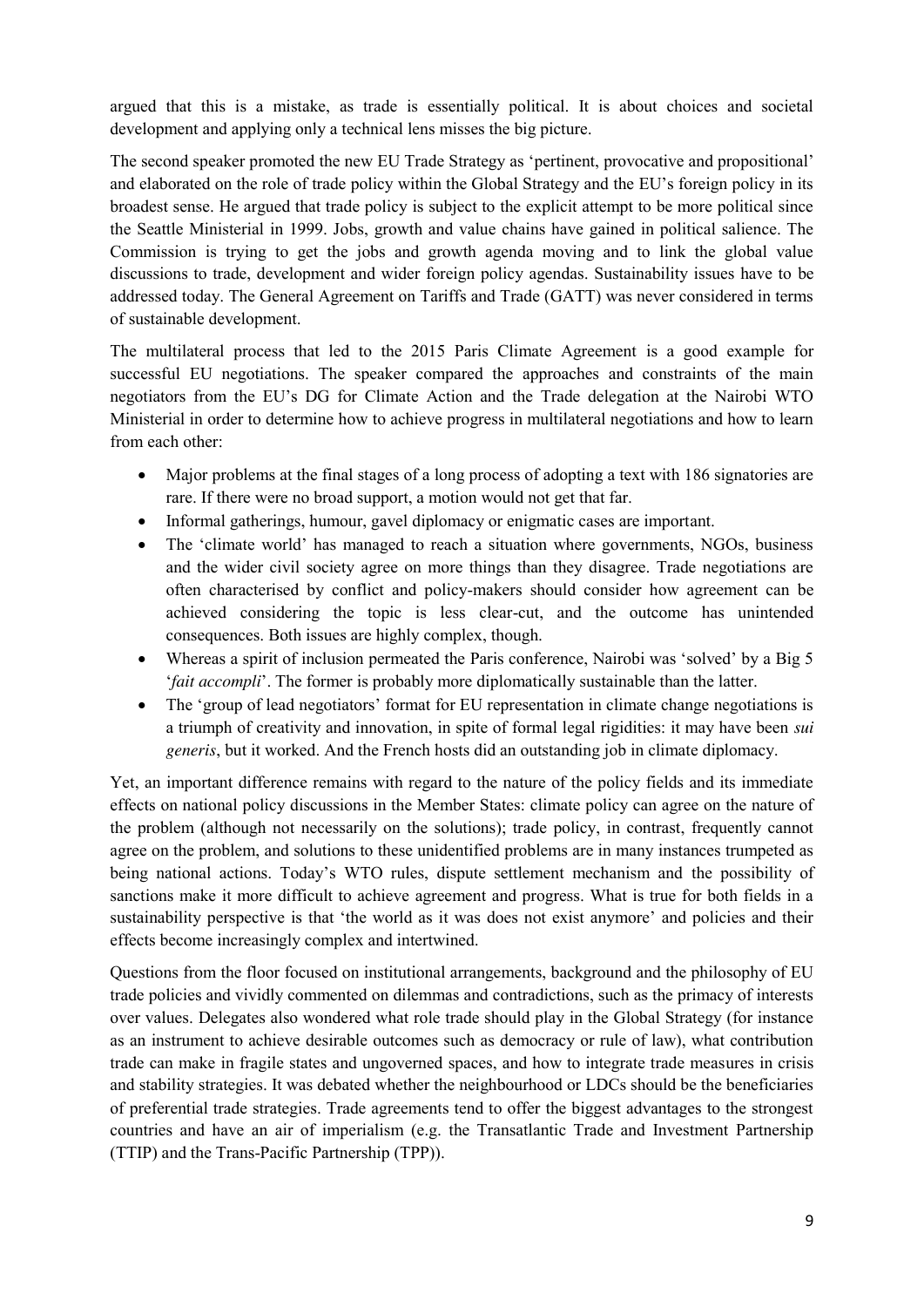Despite its importance and the efforts made to achieve coherence and transparency, the Global Strategy cannot achieve its governance goals through trade alone. But trade policy has to be factored in as a set of crucial instruments (and inhibitors) among others.

# **Closing session – Making the EU Global Strategy and the SDGs a success: required next steps**

The first speaker gave an overview of the SDGs and considered how it can be connected to the EU Global Strategy process. It is important that the EU has a strong, coherent implementation response to the SDGs, but this will have extremely complicated policy implications for the EU institutions. Policy Coherence for Sustainable Development (PCSD) is an important principle of the 2030 Agenda, and more comprehensive than the concept of PCD, which the EU committed to in 2005. To honour the universality principle, every ministry must take responsibility for the implementation of the SDGs.

The 2030 Agenda is also concerned with overcoming silos and increasing joined-up action. As discussed in the thematic discussions of this conference, this will be no easy feat. The Global Strategy can help connect these silos, but this alone will not be sufficient.

The first panellist talked about the process of drafting the Global Strategy. There has been an extensive consultation and outreach process and although drafts will not be open for discussion, inputs from Member States' national parliaments, governments and citizens will be incorporated. Four aspects of the Global Strategy's content were highlighted:

- 1. It will be a strategy of engagement, not of closure or 'building walls' especially important in the current atmosphere of closure and risk aversion.
- 2. It will aim to avoid a confrontation between values and interests and inject a sense of realism and pragmatism that policy-makers need when dealing with certain situations. Although defending our values remains important, Europe has to be flexible and work with partners with different values.
- 3. It will not contain geographic chapters, but be clustered around themes with varying implications for different geographical regions. Besides the aspects of multilateralism, global governance and partnerships, the issue of institutional and societal resilience will be of importance.
- 4. It will be mainly aimed at the EU institutions and their global action in the future, rather than at Europe in a broader sense.

A short discussion followed about the trade-offs between values and interests, as well as the notion of pragmatism. Some participants were of the opinion that the EU has a responsibility to promote its values in the world and should use its entire toolbox to do this, while others considered the distinction between values and interests less clear and the use of conditionality problematic. It was noted that the Global Strategy will not be a move away from upholding common values, but that the EU needs a pragmatic approach in defending these values.

The second panellist emphasised that sustainability is about long-term issues and that foreign policy successes will not be immediately visible. Other regions regard Europe as a successful model, but domestically, it is heading towards some unsustainable paths. As such, the SDGs (in particular Goal 17 – Revitalising the global partnership for sustainable development) have to be guiding principles for the Global Strategy. Sustainability cannot be achieved from a foreign policy perspective only: the EEAS and all the relevant Directorates-General have to commit to the implementation of the SDGs – yet not everyone appears ready to integrate long-term external thinking.

Although Europe needs a long-term vision and strategy, it cannot ignore short-term crises. It is not useful to shift the dialogue between resilience and sustainability. Resilience is necessary to deal with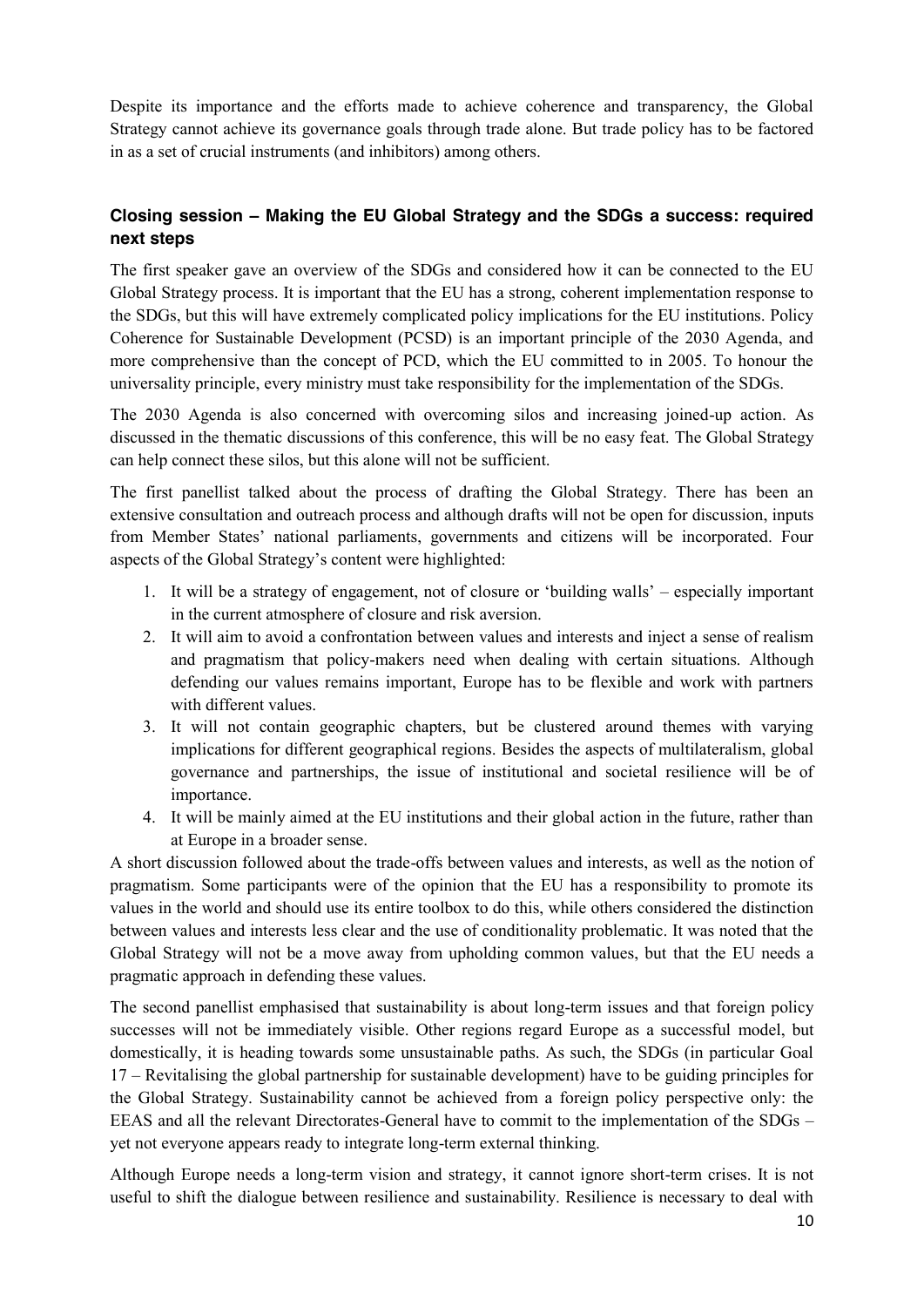unavoidable shocks, but if we do not address the issues that drive these shocks, our systems will be constantly on alert. Sustainability should be about creating a policy environment that prevents the bubbles that cause shocks to emerge in the first place.

The third panellist noted that the SDGs can be considered a European agenda, as they promote common values such as human rights, gender equality, democracy, education and health. As such, Europe should lead by example in implementing it. Although the Global Strategy will cover global governance beyond foreign policy, the text will not outline what has to be done in specific policy areas (e.g. trade, gender or environment). Nevertheless, it has to find a way to connect with those themes. The HR/VP cannot lead on the implementation of the 2030 Agenda as a whole; to achieve the envisaged transformation, Member States will have to take responsibility at national level. If Europe fails to do this, it will lose credibility in the UN. Significant EU private sector investment is needed to achieve the SDGs and as such, there needs to be a framework and incentives in place to encourage business investments that support the SDGs. Additionally, the EU needs a strategy for engagement with middle-income countries.

During the discussions it became clear that there are different views on how broad the Global Strategy should be. Some argued for a strategy that defines the role of Europe in pursuing global sustainable development – an umbrella for all foreign relations that can guide both external and internal action. Others noted that if the Global Strategy focuses on foreign policy and the Common Foreign and Security Policy (CFSP) more narrowly, an additional sustainability architecture and strategy is needed to guide the implementation of the SDGs.

A further message from the floor pointed toward the need for the Global Strategy to have a people dimension: if the European people do not believe in it, governments will feel no pressure to implement it. In order to connect with the 2030 Agenda, it should also have a human security component as part of its conceptualisation of security.

## **Public high-level panel – The EU's Global Strategy: linking foreign and security policy with sustainable global development**

During this public panel, four speakers shared their thoughts on the relationship between the Global Strategy and the promotion of sustainable global development as per the 2030 Agenda.

**Stephan Auer (Director of Multilateral Relations and Global Issues, EEAS)** noted that the new world order is defined by new challenges such as globalisation, the surge of human mobility, the rise of non-state actors, the growing number of fragile states and ungoverned spaces, and the rise of extremism. It is a more complex, contested and interconnected world putting a strain on nation states. Global challenges like climate change or the growing scarcity of natural resources further complicate matters. The EU has significant assets in order to respond to this new world order and leverage influence: it has the biggest diplomatic network in the world and is the largest economic bloc and development donor. The Global Strategy provides a vision for the EU to make full use of its foreign policy instruments in response to these challenges. It considers both the internal and external dimensions of policies and the need for a coherent, unified action by the EU institutions as well as within and among Member States. The Strategy will take into consideration internal policies, strengthen global governance and stand by the EU's international commitments, such as the 2030 Agenda. Goal 16, for instance – which covers the human rights, rule of law and democracy dimension – will also be reflected, making the Global Strategy and 2030 Agenda processes very complementary.

**Karl Falkenberg (Hors Classe Senior Adviser, EPSC)** argued that Europe fought very hard to make the SDGs universal, as it understood that while Europe has had a successful past, the world is growing dramatically and demanding the same quality of life. In terms of resources, we would need between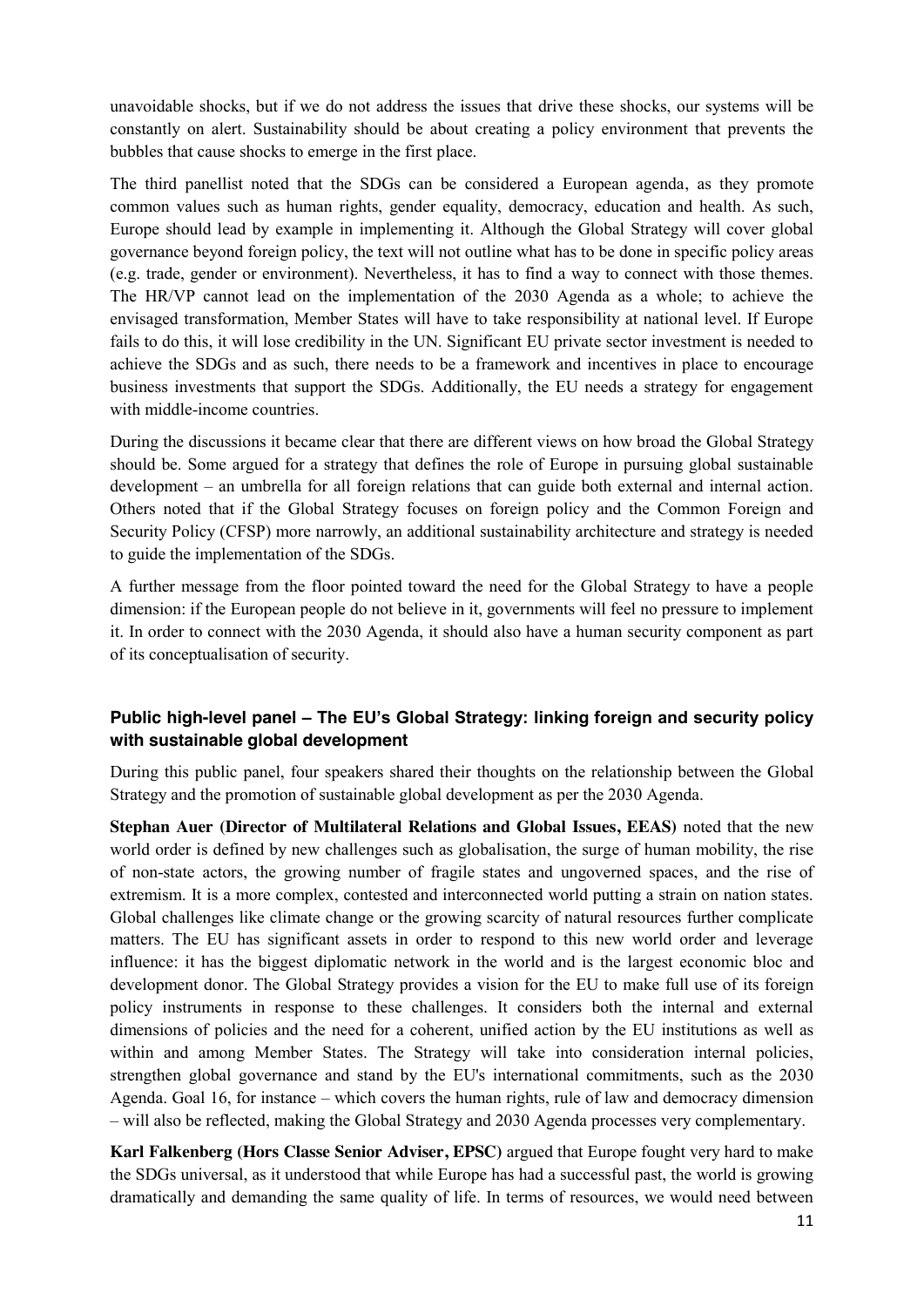2.5 and 5 times the planet Earth to accommodate 9 billion people living at European standards. The SDGs can help us address this by changing how people live in Europe. The Global Strategy can highlight a path forward on this. All three pillars of sustainability in Europe appear to be going in the wrong direction:

- On the environmental pillar, too much water is absorbed compared to the regeneration capacity, arable soil is eroded, air and oceans are polluted.
- On the social pillar, there are growing income disparities that create more unrest in societies.
- On the economic pillar, far too much energy and materials are absorbed in production processes.

The 17 SDGs highlight these different aspects and are conscious of the impact they have on each other. The sustainable goals are defined up to 2030, providing a perspective of where we want society to be in 15 years. As Willy Brandt once said: *'Europe will not survive as an island of wealth in a sea of poverty'*. This calls for many changes in and outside the EU which the Global Strategy can help frame.

**Lotte Leicht (Director Europe, Human Rights Watch)** referred to the historical relationship between Germany and Europe to illustrate Europe's accomplishments and challenges. First, in 1915, Germany represented 20% of the global population; in 2050 it will be around 7%. Second, history shows that when Germany needed support to rebuild, it was able to count on others' generosity to do so. Third, since Adenauer's time, German leaders have understood that short-term decisions had to consider long-term implications. These three things are true of the EU and its external action today and require consistency between what we do internally and externally. Four lessons can be drawn from the Paris climate negotiations in that regard:

- 1. There was a common internal understanding and an appetite to act in a unified way. All Member States agreed that transforming toward a low carbon future is inevitable, and that it is much better to manage the transition now rather than deal with the consequences later, and that this is consistent with our values and interests.
- 2. The EU was perceived as united and credible: a bloc that had already done things and was willing to do more; a region that could deliver confidence based on individual and joint capacities to take action.
- 3. The EU avoided treating issues in silo, but took an ecosystem perspective.
- 4. There was an aim to put a positive push into the system to raise the minimum common denominator to the maximum one.

The last speaker, **Teresa Ribera (Director, IDDRI)**, noted that fear is driving development in negative ways. The fear of being killed, tortured or persecuted is driving millions from their homes. Fear – and sometimes manipulated fear – of what the influx of refugees would mean for our societies leads to the building of fences. Fear of terrorism is driving leaders to curtail rights. As political and economic pressures rise, authoritarian leaders' fears of being held to account has led to a crack-down on people's rights to congregate and ask for change, their freedom of expression, and their means of communication. These are negative developments, but perhaps also a reflection on the success achieved by activists, trade unionists, journalists, lawyers and civil society. An effective Global Strategy will have to reflect on that and consider the value of tackling these issues, which are a source of instability and can lead to violence and further unrest. The Global Strategy should map out ways to engage with governments as well as other actors. It needs to be a global strategy to make freedom work in repressed societies. It also needs to map out ways in which the EU communicates with people around the world. The Global Strategy needs to be communicated and disseminated.

Three questions dominated the open discussion.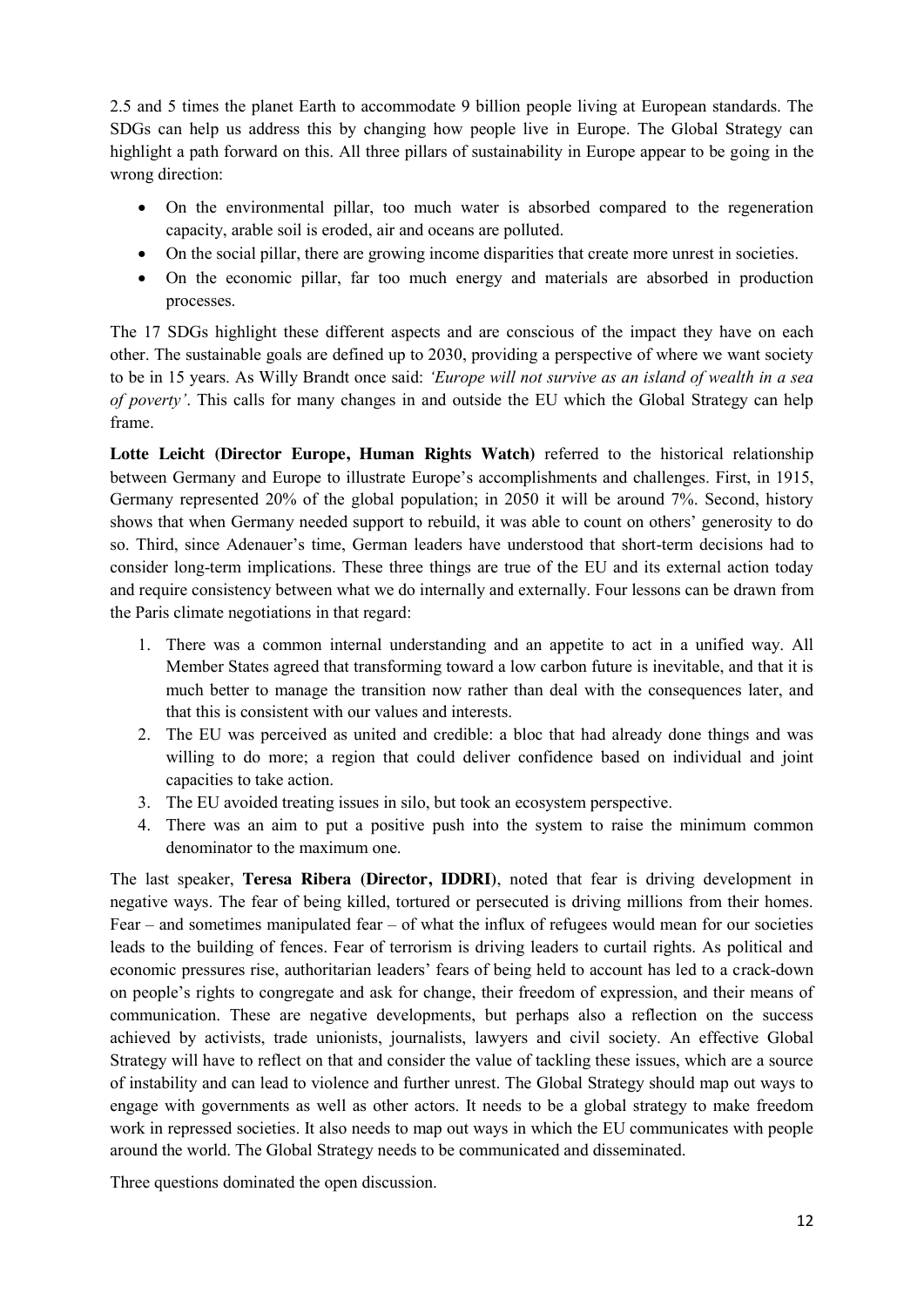### *1. What are the most important changes needed in the Global Strategy compared to the 2003 European Security Strategy?*

As High Representative of the European Union for Foreign Affairs and Security Policy and Vice-President of the European Commission, Federica Mogherini has a much broader mandate than Javier Solana had as High Representative for the Common Foreign and Security Policy. This means that the Global Strategy can cover sectoral policies other than security to help achieve EU foreign policy objectives. The focus needs to change, as the European Security Strategy was very much framed in terms of threats e.g. climate change. Such a challenge needs to be presented as an opportunity as well as a threat. The Global Strategy needs to create a common perspective of where we want to go as the EU.

The Global Strategy needs to focus much more on governance. This has often been overlooked in the past, but it is crucial to attract investment and to guarantee employment and social wellbeing. Dealing with authoritarian regimes is important and requires strategic behaviour: we need to know what a particular regime wants or does not want in order to use this information to press for better governance. Solana developed this idea around three pillars: environment, security and human rights and rule of law. Unfortunately, the last pillar tends to be treated as the soft one.

The EU also needs to be coherent in addressing its needs. For instance, the problem of an ageing population can be addressed by opening borders to people from other parts of the world that can live, work and consume here. The EU should also be more strategic and make more of being a union of institutions and 28 Member States. When something is decided at the EU level, there needs to be more follow up. There are monthly Foreign Affairs Councils (FACs); perhaps more of the FACs should be dedicated to follow up rather than adopting new sets of conclusions. What is missing is strategic thinking about making things happen rather than declarations and intentions.

## *2. What is the status of the Global Strategy; will it be signed by the European Parliament, European Council and the Commission?*

It is too early to say who will sign the Global Strategy, but Ms Mogherini has been tasked to prepare and present it to the European Council for adoption by the Heads of State and Government. She is reaching out to various stakeholders to consider their concerns.

## *3. How can the Global Strategy help reconnect the EU and its citizens?*

We need to understand why support for the European project has diminished and whether the Global Strategy can help rebuild confidence. It most probably can, but it seems the loss of confidence relates to the current migration situation. The EU has to overcome this challenge with more integration; this is particularly difficult at a time when two of the major European integration processes are in crisis: the Euro and the common migration and asylum policy.

Although a good compromise really is the art of living together, it has become a dirty word. The negotiating parties should start explaining how compromises have been reached in order to create an appreciation of the outcome. Governments should stop blaming the EU for their own failures. Greater transparency is needed and important discussions on matters such as military interventions or economic sanctions should be public to help people understand the nature of the compromises.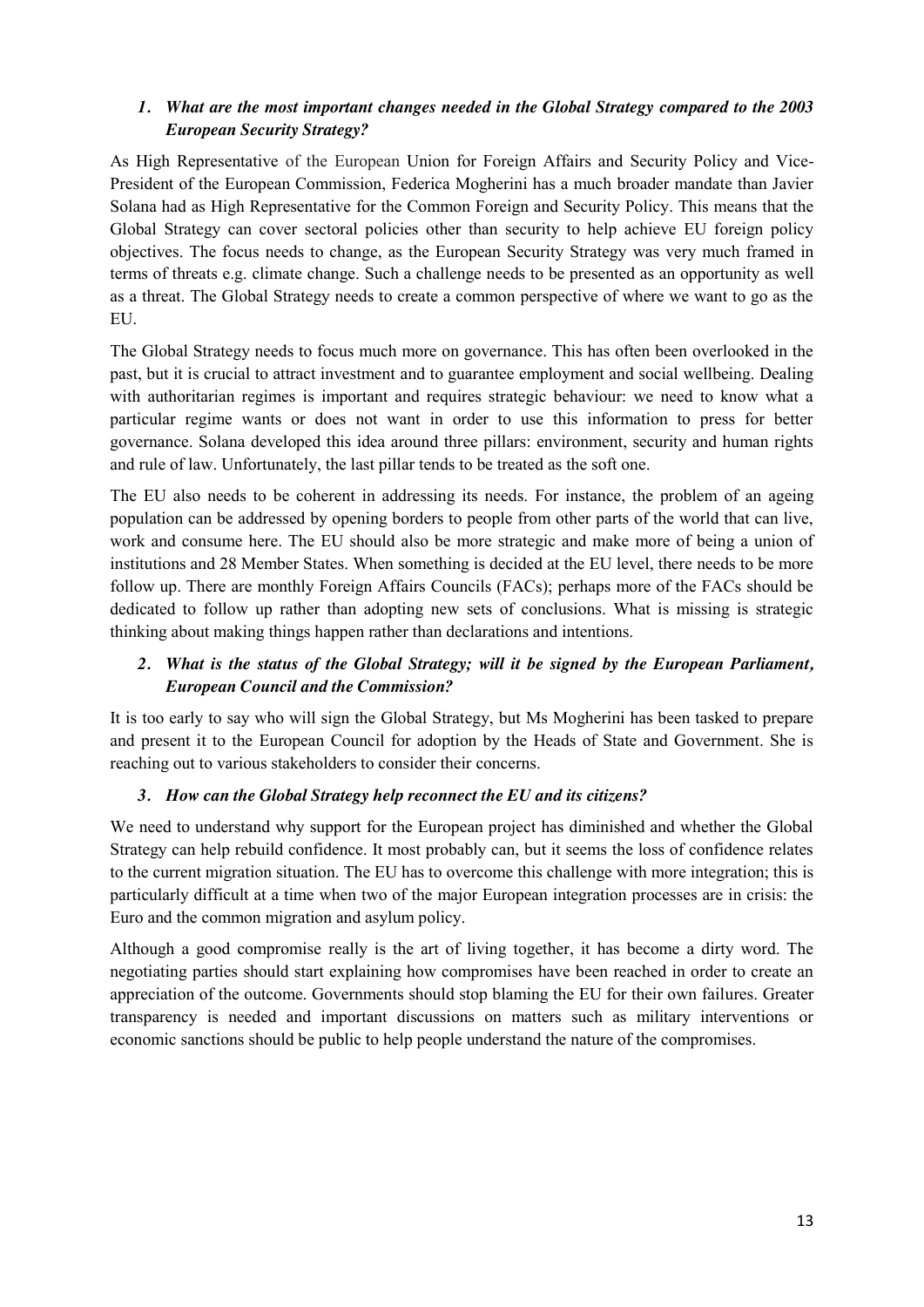**Annex 1: Overview of conference programme**

**1 March 2016 - Day 1**

|     | 10:30 h-10:45 h               | Welcome                                                                                                                                                                                                                                                                                                                                                                                                                                                                                                                                                                                                                                                                                                                                               |
|-----|-------------------------------|-------------------------------------------------------------------------------------------------------------------------------------------------------------------------------------------------------------------------------------------------------------------------------------------------------------------------------------------------------------------------------------------------------------------------------------------------------------------------------------------------------------------------------------------------------------------------------------------------------------------------------------------------------------------------------------------------------------------------------------------------------|
|     | $10:45 h-12:30 h$<br>internal | A vision for EU External Action 2020: Responding to<br>and external reform pressure                                                                                                                                                                                                                                                                                                                                                                                                                                                                                                                                                                                                                                                                   |
|     | $\bullet$                     | What should EU external action look like in 2020 and what is<br>needed from the EU Global Strategy to get there?<br>What are the major institutional, political and instrumental<br>stumbling blocks for EU collective action and integrated policy<br>approaches?<br>Is Agenda 2030 a suitable instrument for fostering coherence<br>across EU external (and internal) action?                                                                                                                                                                                                                                                                                                                                                                       |
|     | 12:30 h-13:30 h               | Lunch                                                                                                                                                                                                                                                                                                                                                                                                                                                                                                                                                                                                                                                                                                                                                 |
|     | <b>Afternoon sessions:</b>    | Europe in crisis: tackling the wicked problems of prosperity,<br>people and planet<br>Europe is in crisis. Its position as a global leader and its capacity<br>to implement domestic reforms are severely undermined by<br>centrifugal forces within Europe and a risk of disintegration.<br>Against the background of the multiple domestic and global<br>crises, the EU is more than ever required to step up its<br>engagement and to strengthen vertical and horizontal<br>coherence of its policies. The drafting of an EU Global Strategy<br>on Foreign and Security Policy provides a unique opportunity<br>for the EU to reposition itself as a global leader and to foster<br>greater unity and joined-up approaches in its external action. |
|     |                               | Each session focuses on two overarching questions: <b>How can</b><br>the EU overcome the stumbling blocks for better integrated<br>policies? How do these areas need to be linked to and<br>reflected in the EU Global Strategy?                                                                                                                                                                                                                                                                                                                                                                                                                                                                                                                      |
| the | 13:30 h-14:45 h               | The security-democracy-migration nexus: How to combine<br>EU's interests with its values?                                                                                                                                                                                                                                                                                                                                                                                                                                                                                                                                                                                                                                                             |
|     | $\bullet$                     | What is needed from the EU Global Strategy to increase the<br>EU's capacity in crisis prevention and response (with a view to<br>addressing the migration and refugee crisis)?                                                                                                                                                                                                                                                                                                                                                                                                                                                                                                                                                                        |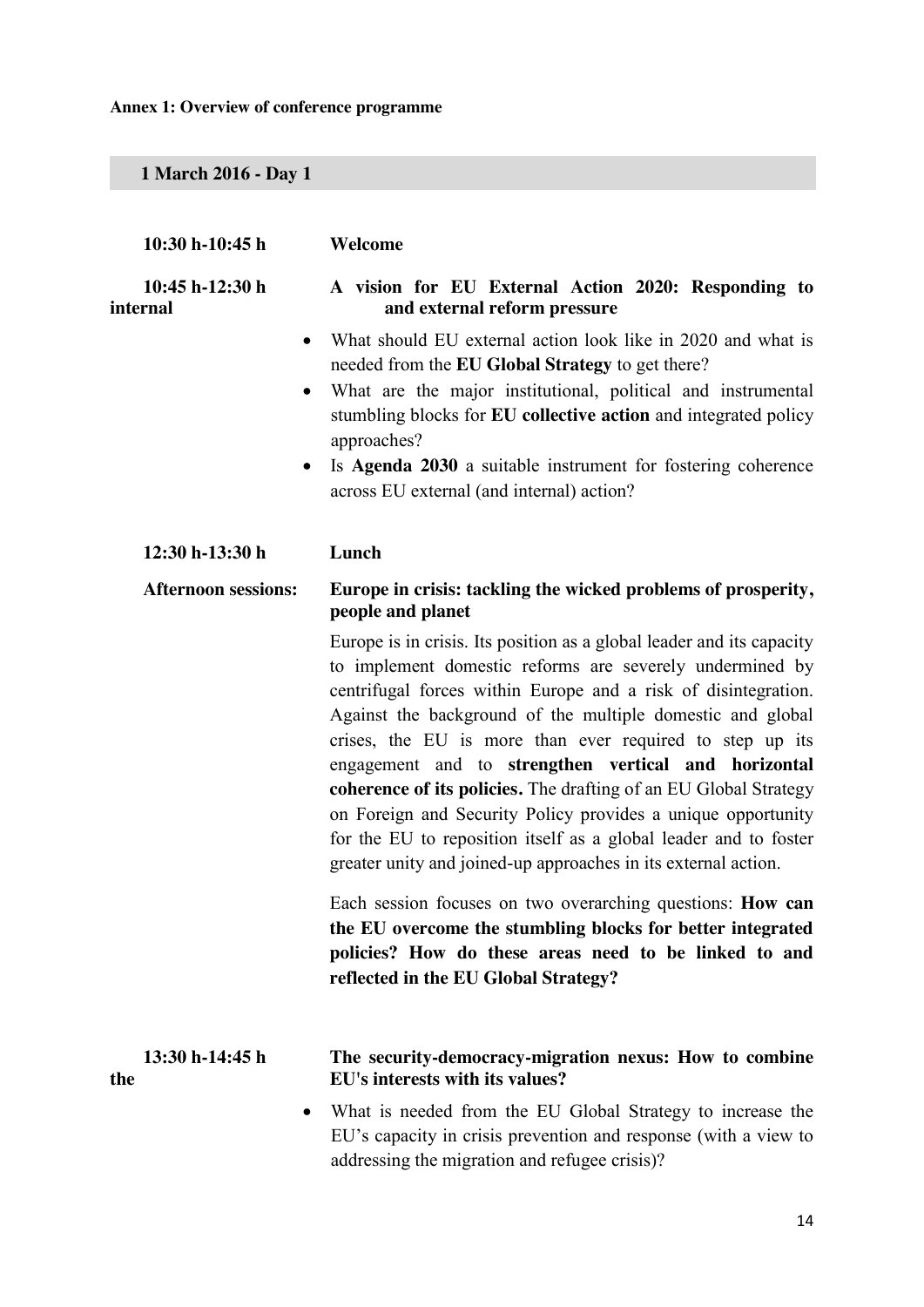- How do foreign and security policy and democracy promotion need to be linked to other areas of EU external action (e.g. trade, development) to promote more coherent approaches and sustainable solutions in conflict situations?
- What is the role of the SDGs in addressing the securitydemocracy-migration nexus?

# **14:45 h-15:15 h Coffee**

#### **15:15 h-16:30 h Managing transformation: The EU's response to the climate challenge**

- What are the implications of the Paris Agreement for European climate policies, internally and externally?
- $\bullet$  How does the EU need to link its climate diplomacy and foreign policy action to ensure coherent responses to climate risks?
- How can and should the Paris Agreement be embedded in the Global Strategy and the EU's implementation of the SDGs?

## **16:30 h-17:45 h The future of European trade policy - Between self-interest and global interests?**

- What does the implementation of the EU's trade review mean in light of the EU's wider foreign policy goals and the EU Global Strategy?
- How to combine values with interests?
- How to make the EU's trade policy coherent with the SDGs? How to increase coherence of the EU's trade and investment policy with foreign and development policy for that purpose?

**19:00 h Dinner with speech / debate**